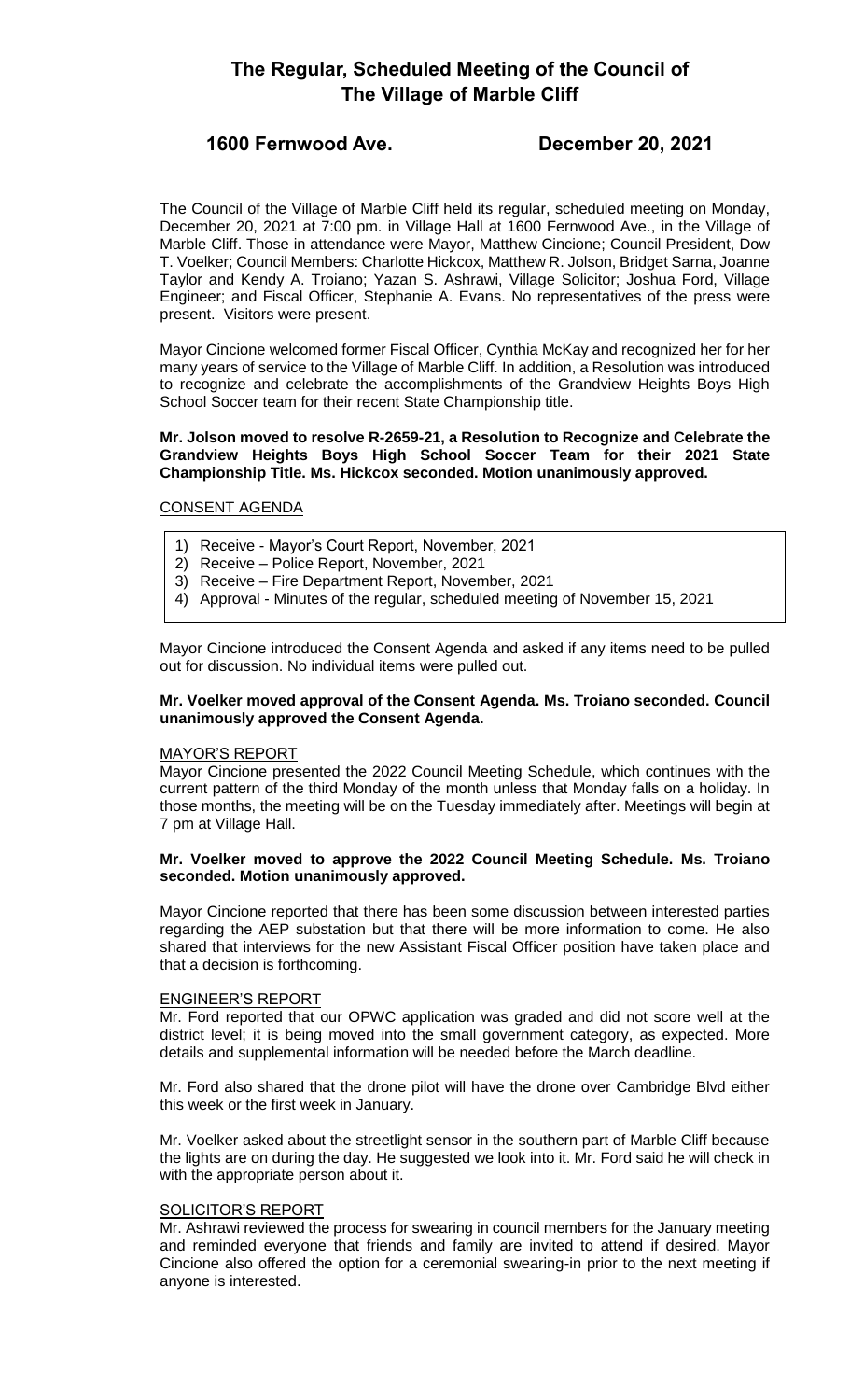Mr. Ashrawi also reminded Council members that he will be offering a training session in the next couple of months and will be sending information regarding the date. Three members may attend, so it was offered to the three newest Council members.

Regarding the project at 2015 W. Fifth Ave., Mr. Ashrawi shared that he had spoken with Mr. Foster to discuss the process for approval of the final development plan, and the expectation is that the final plan will be very similar to the preliminary plan that was previously approved. Mr. Foster indicated that he is working with Mr. Ford and his engineers to make sure that concerns are addressed, and the earliest he expects to be back with the final plan is February. There was some discussion regarding progress thus far, the timeline, and concerns about delays.

#### FISCAL OFFICER'S REPORT

Ms. Evans reviewed Ordinance O-2667-21, An Ordinance to Make Appropriations for Current Expenses and Other Expenditures of the Village of Marble Cliff, State of Ohio, During the Fiscal Year Ending December 31, 2022; Second Reading.

**Mr. Voelker moved to suspend the rules. Ms. Troiano seconded. Motion passed unanimously.**

**Mr. Voelker moved to approve Ordinance O-2676-21, An Ordinance to Make Appropriations for Current Expenses and Other Expenditures of the Village of Marble Cliff, State of Ohio, During the Fiscal Year Ending December 31, 2022 Ms. Hickcox seconded. Motion passed unanimously.**

Ms. Evans introduced Ordinance O-2677-21, An Ordinance to Amend the 2021 Appropriations Ordinance to Increase the Mayor's Court Agency Fund by \$5000; First Reading

**Ms. Troiano moved to suspend the rules. Ms. Taylor seconded. Motion passed unanimously.**

**Ms. Troiano moved to approve Ordinance O-2677-21, An Ordinance to Amend the 2021 Appropriations Ordinance to Increase the Mayor's Court Agency Fund by \$5000**

**Ms. Hickcox seconded. Motion passed unanimously.**

Ms. Evans introduced Ordinance O-2678-21, An Ordinance to Authorize the Mayor to Enter a Contract with Doyle HCM to Provide Payroll Services for the Village; First Reading

**Ms. Troiano moved to suspend the rules. Ms. Taylor seconded. Motion passed unanimously.**

**Mr. Voelker moved to approve Ordinance O-2678-21, An Ordinance to Authorize the Mayor to Enter a Contract with Doyle HCM to Provide Payroll Services for the Village and amending it to Declare it an Emergency. Ms. Hickcox seconded.** 

**Roll call vote: Voelker, yes; Hickcox, yes; Jolson, yes; Sarna, yes; Taylor, yes; Troiano, yes. Motion passed**

**Ms. Troiano moved to enter into Executive Session, per ORC Section 121.22 (G)(1), to Consider Compensation of a Public Employee; Ms. Taylor seconded. Motion passed.**

**Mr. Voelker moved to leave Executive Session; Ms. Taylor seconded. Motion passed.**

#### COUNCIL MEMBER REPORTS

Mr. Jolson shared his interest in a discussion regarding energy choice aggregation and suggested we invite a guest to an upcoming meeting to share information about it.